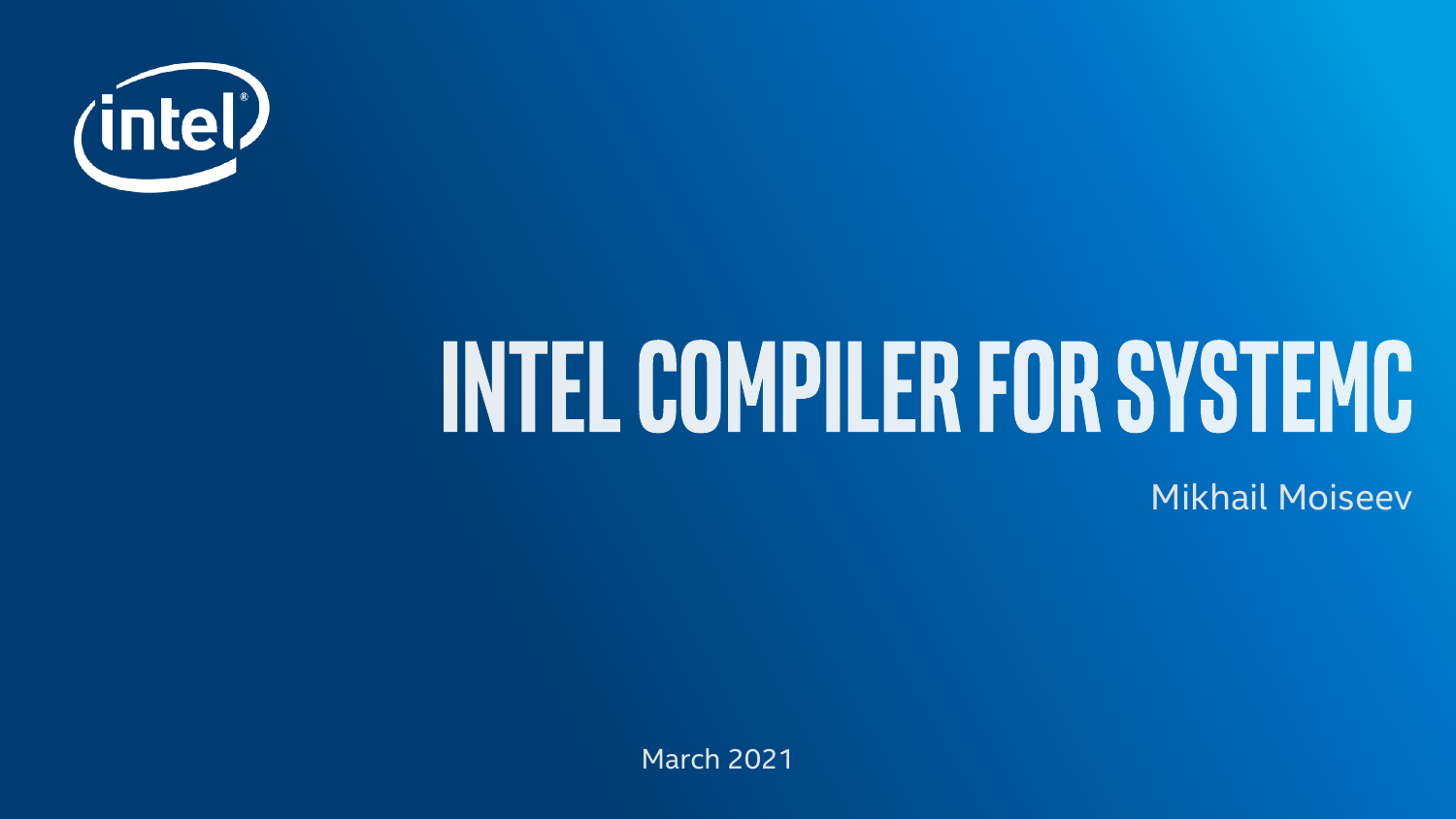#### Intro

- Intel<sup>®</sup> Compiler for SystemC<sup>\*</sup> (ICSC) translates cycle accurate SystemC to synthesizable SystemVerilog
- ICSC is focused on improving productivity of design and verification engineers
- ICSC has multiple advantages which distinguish it from other tools
	- $\blacksquare$  C++11/14/17 support
	- Arbitrary C++ at elaboration phase (in module constructors)
	- Fast and simple code translation procedure
	- Human-readable generated SystemVerilog code
- Tool available under Apache License v2.0 with LLVM Exceptions
	- **Intransact in the <https://github.com/intel/systemc-compiler>**

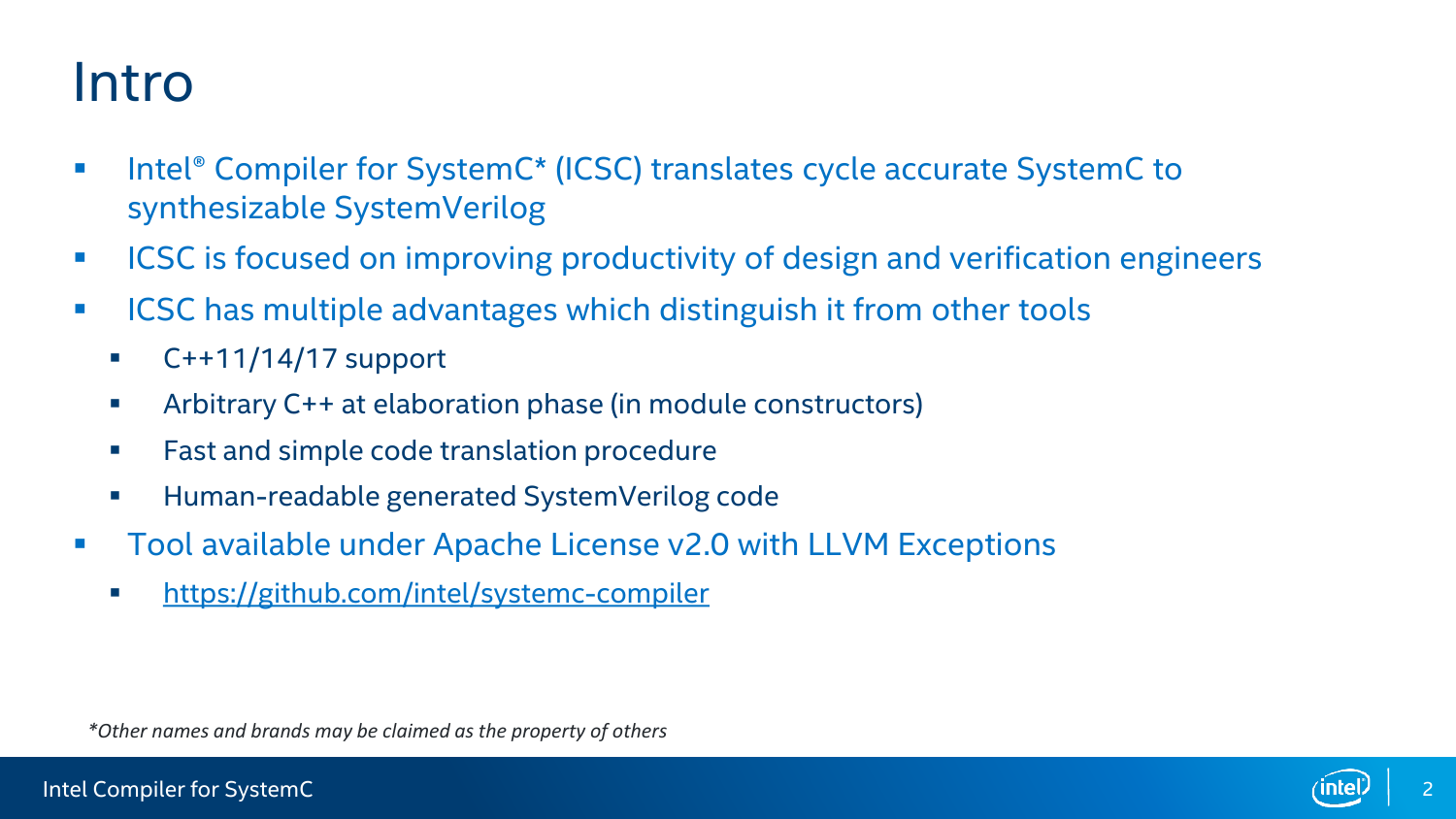# C++ and SystemC support

- **E** ICSC uses SystemC 2.3.3
	- SystemC Synthesizable Standard fully supported
	- sc\_vector supported
- Modern C++ standard support
	- $\blacksquare$  C++11, C++14, C++17
	- Some STL containers: std::vector, std::array, std::pair
- Dynamic design elaboration, no limitations on elaboration stage
	- Arbitrary C++ in module constructors
	- Load input data from file/database
	- Enables to design highly reusable IPs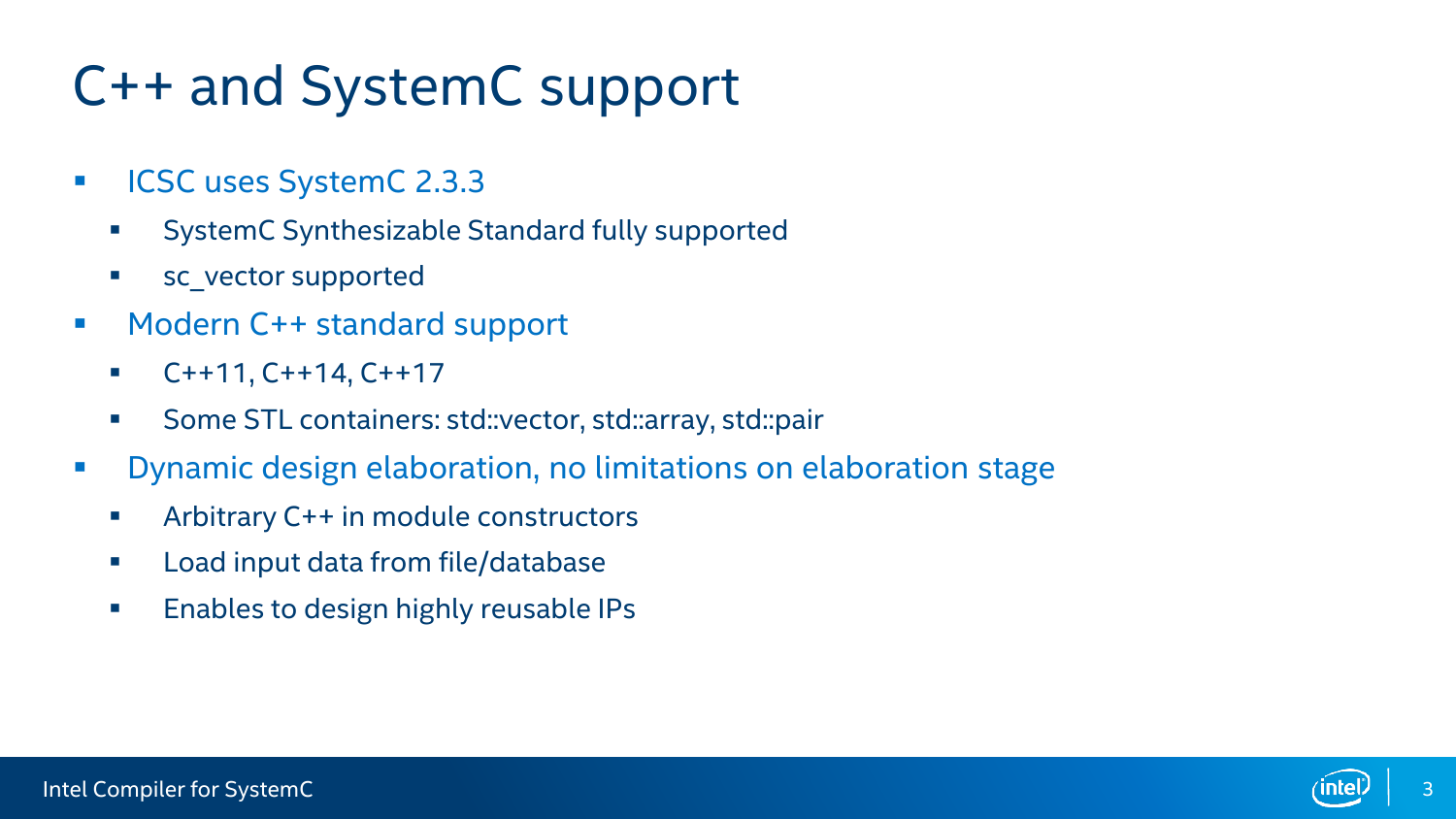### Fast and simple code translation

- ICSC does minimal optimizations, leaving others to logic synthesis tool
	- Constant propagation and dead code elimination
	- Used optimizations intended to generate better looking code
- **EXECUTE:** ICSC works very fast
	- **EXA** Elaboration takes several seconds
	- Code translation a few tens of seconds
- ICSC uses CMake build system
	- **•** Provides cmake function runs the tool for specified top module and parameters
	- No build script or configuration files required
	- No tool specific pragmas

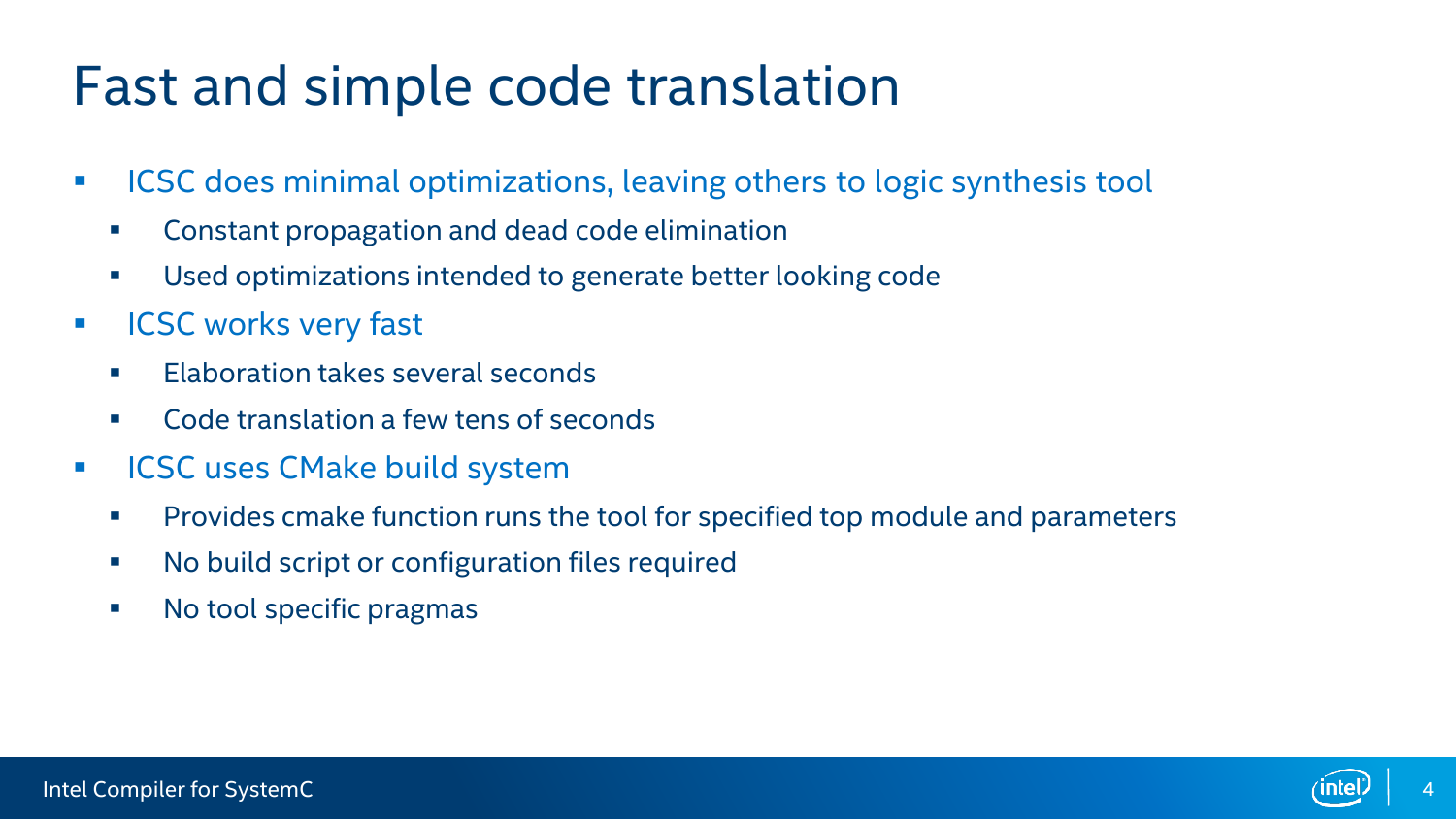# Human-readable generated Verilog

- ICSC generates SystemVerilog RTL which looks like SystemC source
	- Verilog variables have the same names everywhere it is possible
	- General structure of process/always block control flow is preserved
- Productivity advantages of human readable code
	- DRC and CDC bugs in generated Verilog can be quickly identified in input SystemC
	- Violated timing paths from ASIC logic synthesis tool can be easily mapped to input SystemC
- ECO fixes have little impact on generated Verilog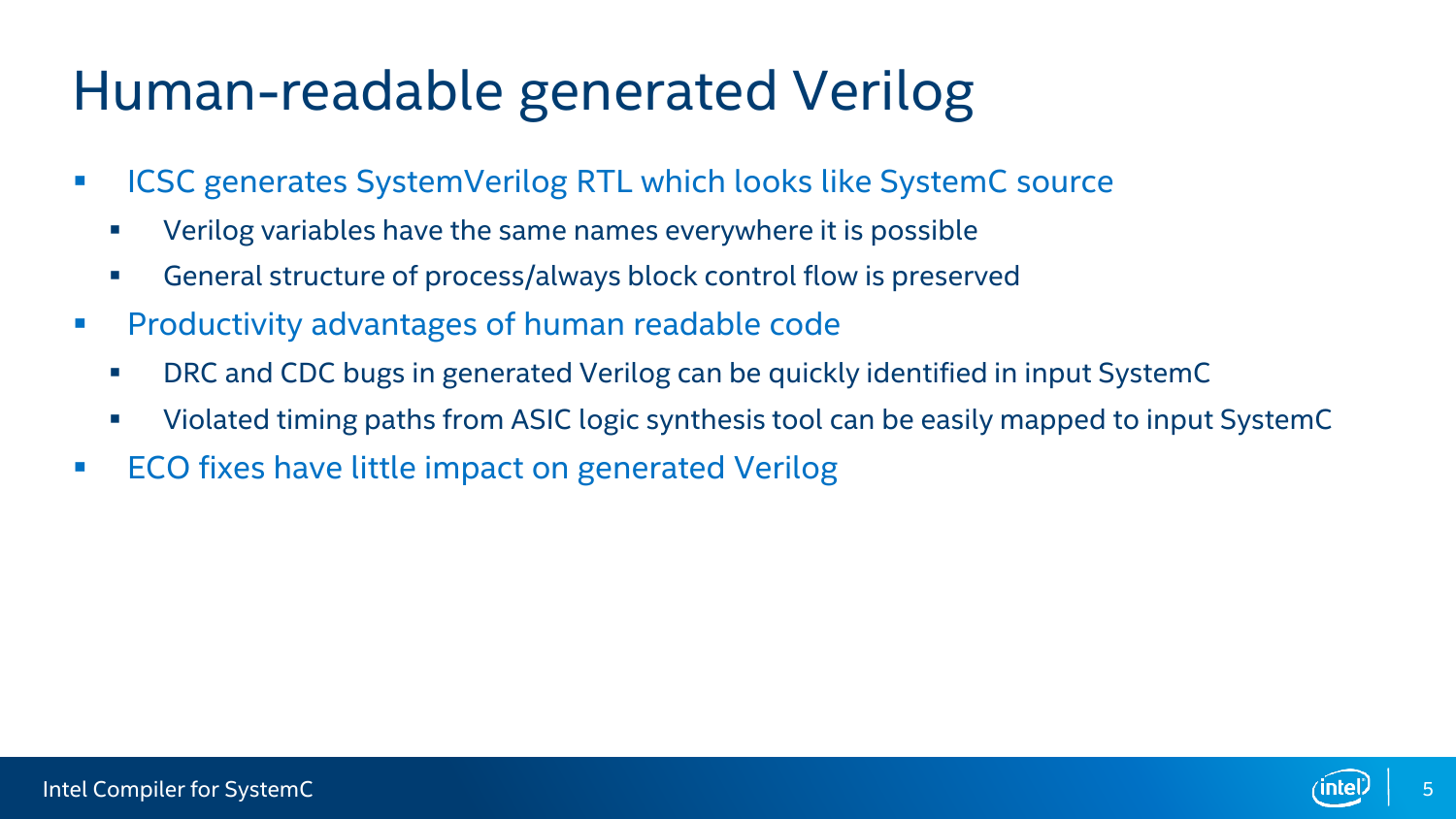# Tool architecture



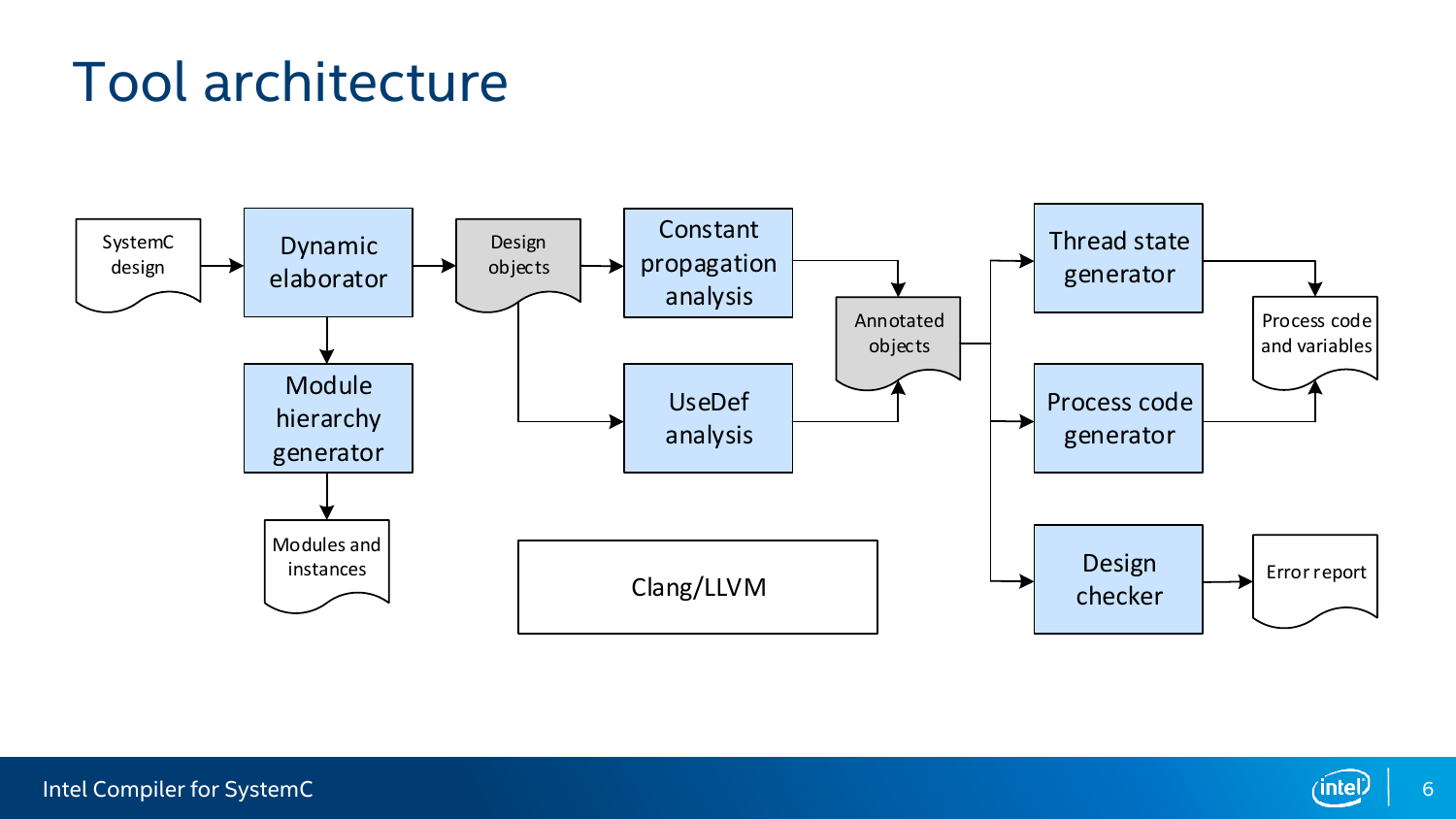# Method process example

```
SC_CTOR(MyModule) {
   SC_METHOD(methodProc);
   sensitive << in << sig;
}
void methodProc() {
  bool b = in;if (sig != 0) { 
    out = b;} else {
      out = 0:
   }
}
```

```
always_comb
   logic b;
    if (sig != 0)
   begin
    end else begin
        out \leq 0;end
```
**begin** : methodProc // test process simple.cpp:13:5

 $b = in;$  // Blocking assignment for variable

out  $\leq b$ ; // Non-blocking assignment for signal

**end**



7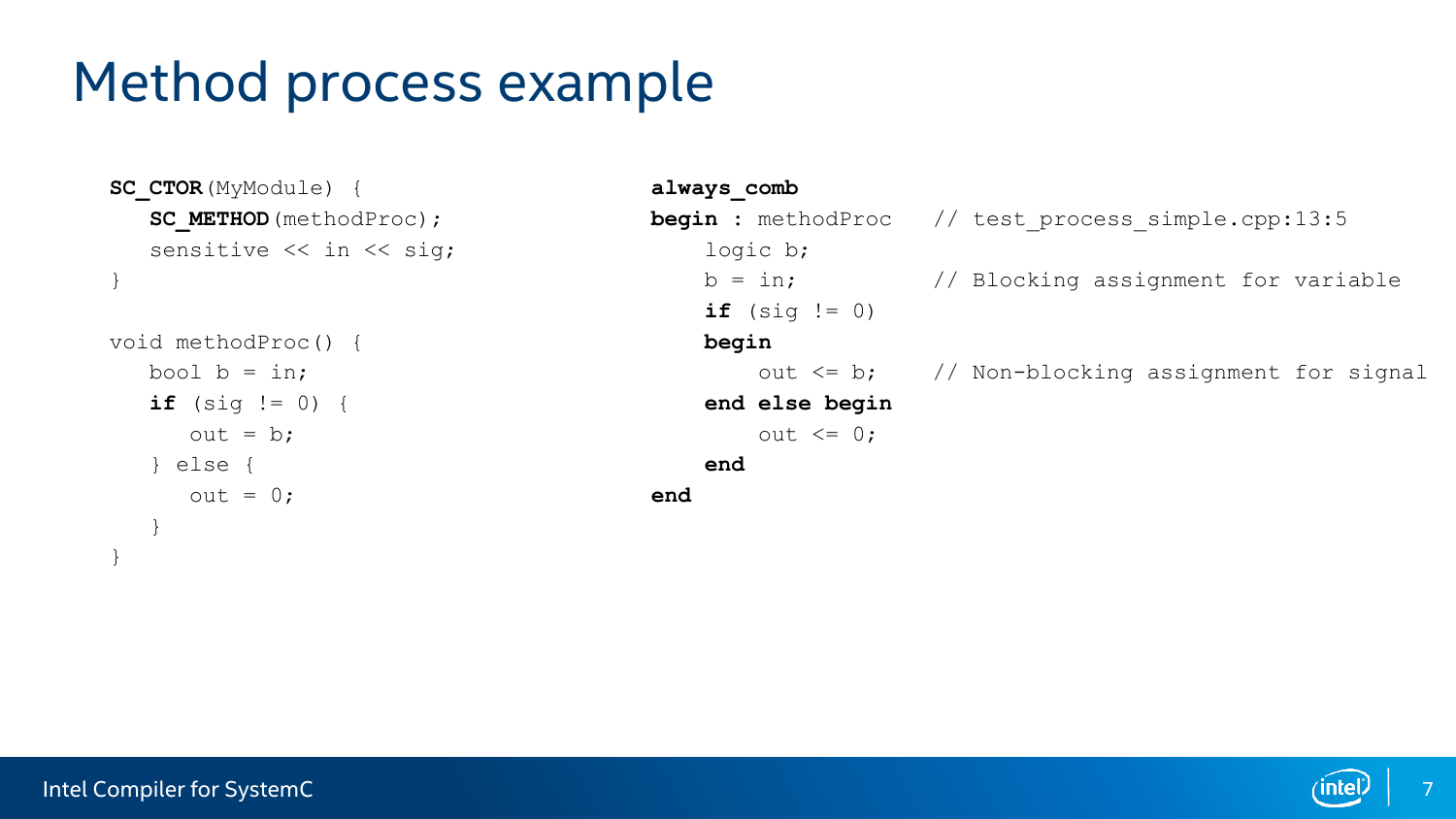# Thread process example

```
CTOR(MyModule) {
    SC CTHREAD(thread1, clk.pos());
    async reset signal is(rst, false);
}
```

```
sc in<unsigned> a{"a"};
```

```
void thread1() {
   unsigned i = 0;
   while (true) {
      wait();
      unsigned b = i + 1;
      i = i + a.read() + b;}
}
```

```
logic [31:0] a; 
logic [31:0] i, next i; // Register variable
always_comb begin
  logic [31:0] b; // Combinational variable
  next i = i;b = next i + 1;next i = next i + a + b;
end
always_ff @(posedge clk or negedge rst) begin
   if (~rst) begin
       i \leq 0:
end else begin
```

```
i \le next i;
end
```
**end**

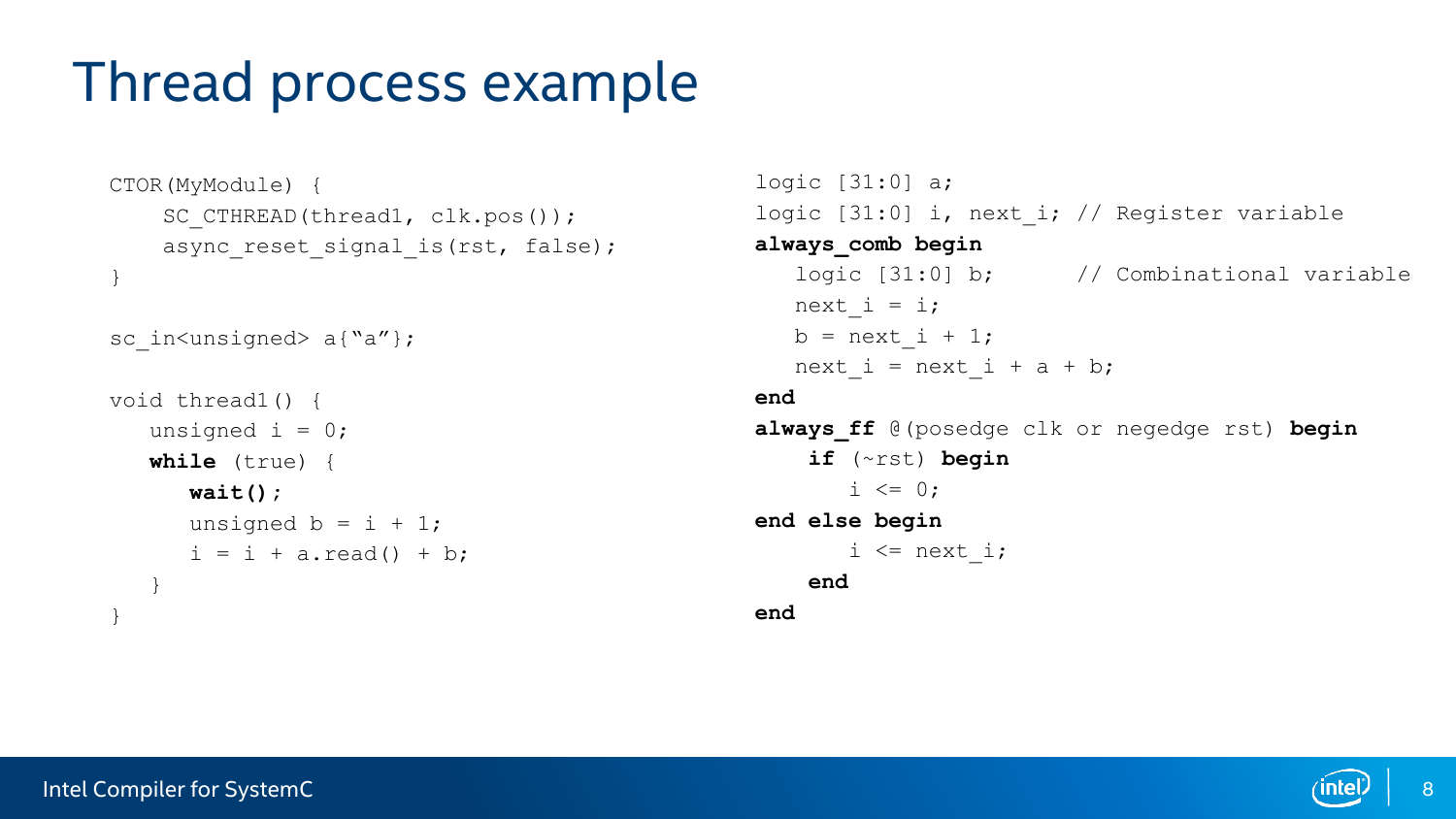## Thread process with multiple states example

```
CTOR(MyModule) {
   SC CTHREAD(thread2, clk.pos());
   async reset signal is(rst, false);
}
void thread2() {
  sc uint<8> x = 0;
  out.write(1); 
  wait(); // STATE 0
  while (true) {
     sc uint<2> y = in.read();
     x = y + 1;wait(); // STATE 1
     out.write(x); 
}}
```

```
logic[2:0] x, x next;
logic PROC STATE, PROC STATE next;
always comb simple thread;
function void simple thread;
   loqic[1:0] y;
   data out next = data out;
   x next = x; PROC STATE next = PROC STATE;
   case (PROC_STATE)
   0: begin
      y = data in; x next = y + 1;PROC STATE next = 1; return;
   end
   1: begin
      out = x next;
      y = in; x next = y + 1;
      PROC STATE next = 1; return;
      end
   endcase
endfunction
```
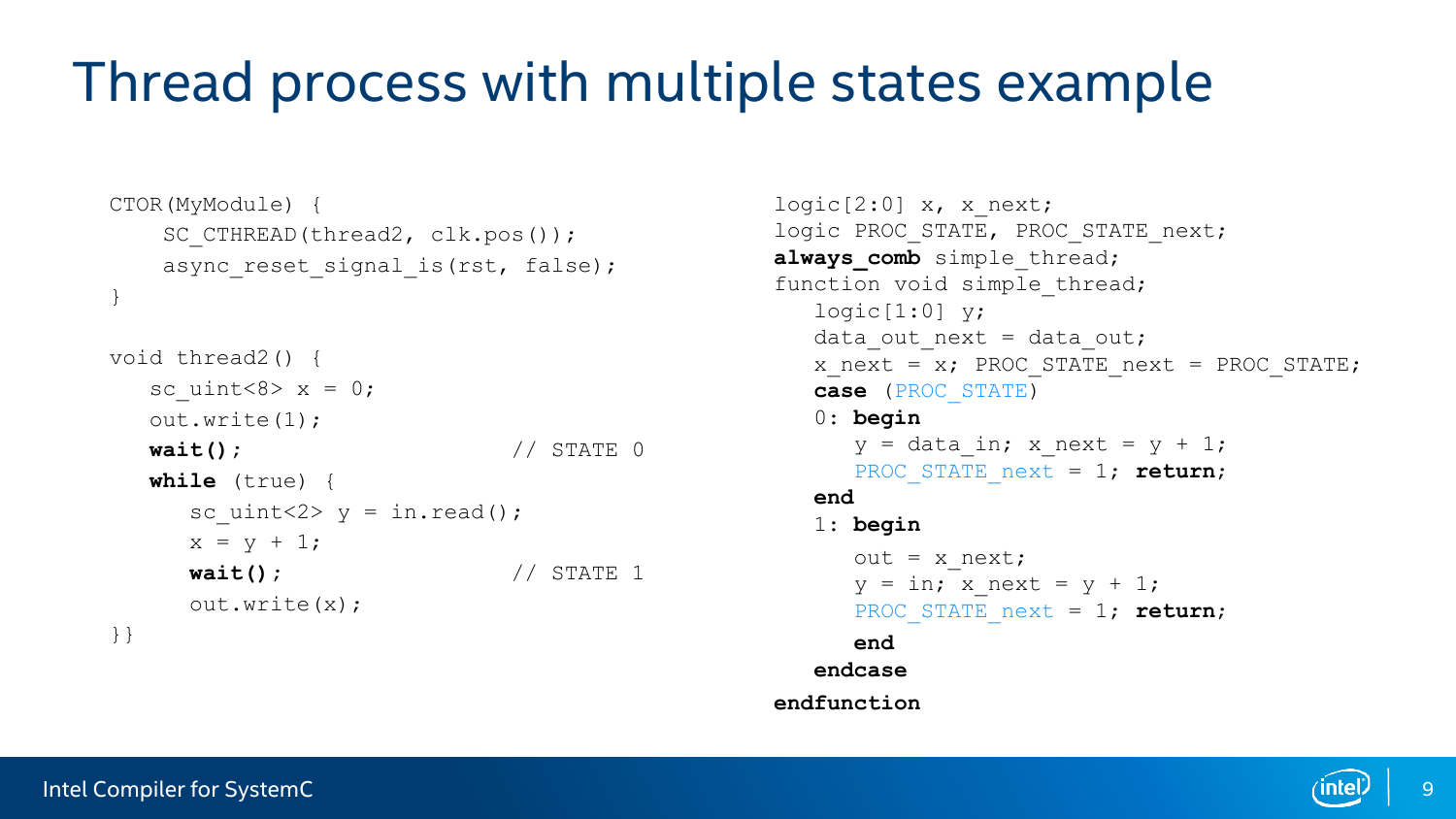# Thread process with loop example

```
void thread_loop() {
  wait(); // STATE 0
  while (true) {
     for (int i = 0; i < 10; i++) {
       k[i] = n[i] / m[i];wait(); // STATE 1
     }
    wait(); // STATE 2
  }
}
```

```
function void thread loop func;
    case (PROC_STATE)
       0: begin
            i next = 0;k[i next] = n[i next] / m[i next];
            PROC STATE next = 1; return;
       end
       1: begin
            i next++;
            if (i_next < 10)
            begin
               k[i next] = n[i next] / m[i next];
               PROC STATE next = 1; return;
            end
            PROC STATE next = 2; return;
        end
        2: ...
    endcase
endfunction
```
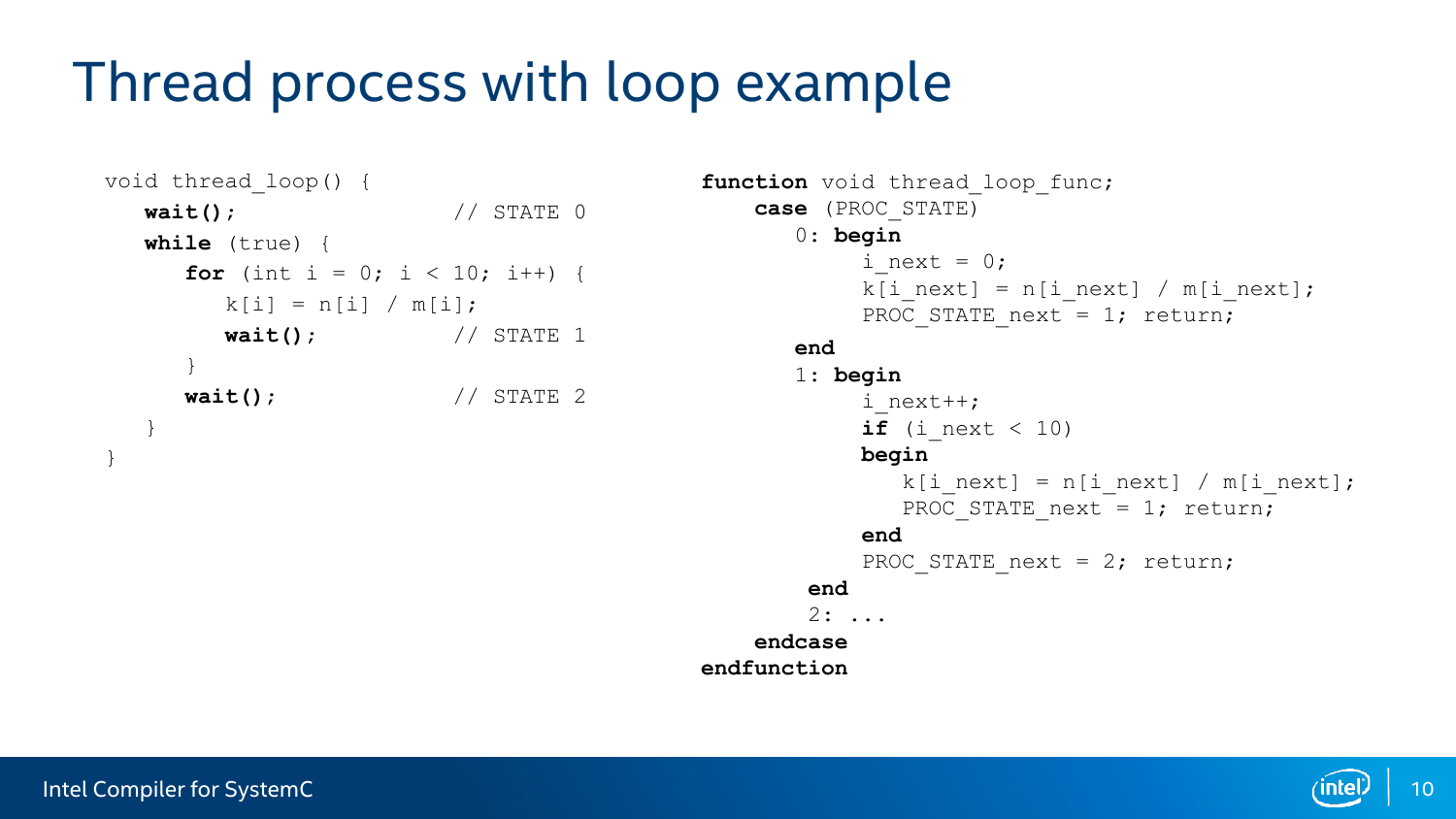# Thread process with break example

```
void thread_break() {
  wait(); // STATE 0
  while (true) {
    wait(); // STATE 1
    while (!enabled) {
       if (stop) break;
       wait(); // STATE 2
     }
    ready = false;
}}
```

```
function void thread break;
   case (PROC_STATE)
   0: begin
      PROC STATE = 1; return;
  end
  1: begin
      if (!enabled) begin
         if (stop) begin
           // break begin
            ready = 0;
            PROC_STATE = 1; return;
            // break end
         end
         PROC_STATE = 2; return;
      end
      ready = 0;
      PROC_STATE = 1; return;
   end
   2: ...
   endcase
endfunction
```
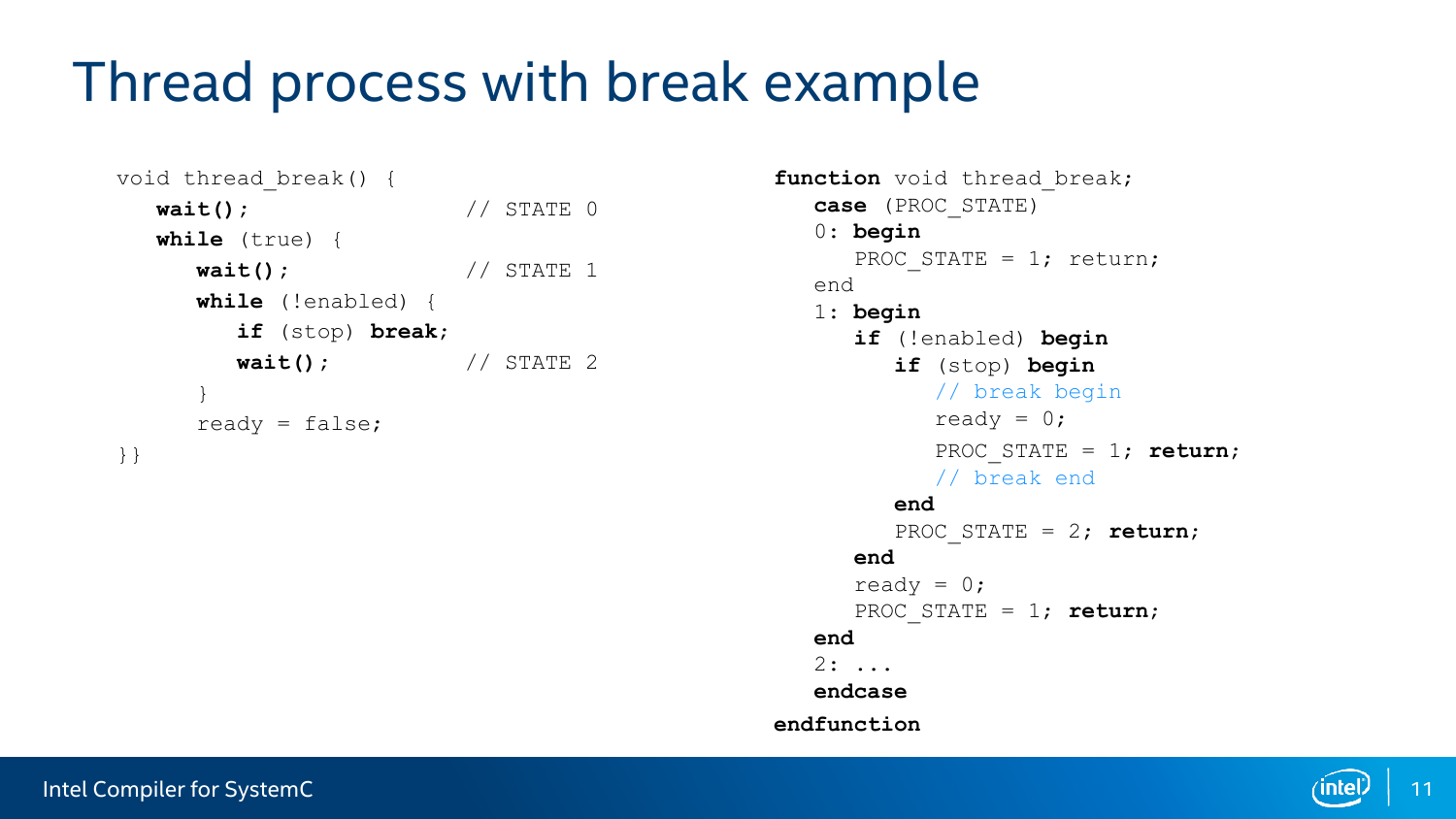#### Translation time results

| <b>Design name</b> | <b>Number of modules</b><br>(instances) | <b>Number of processes</b><br>(instances) | <b>Generated</b><br>code, LoC | <b>Translation time</b> |
|--------------------|-----------------------------------------|-------------------------------------------|-------------------------------|-------------------------|
| $\mathbf{A}$       | 58 (308)                                | 161(711)                                  | 29181                         | 6 sec                   |
| B                  | 19 (252)                                | 65 (811)                                  | 20724                         | 81 sec                  |
| $\mathsf{C}$       | 78 (581)                                | 291 (1470)                                | 53404                         | 18 sec                  |
| D                  | 15(57)                                  | 41 (146)                                  | 4662                          | 2 sec                   |
| E.                 | 167 (880)                               | 765 (2713)                                | 87622                         | 21 sec                  |
| F                  | 53 (161)                                | 173 (523)                                 | 25715                         | 7 sec                   |
| G                  | 57 (157)                                | 170 (400)                                 | 21061                         | 5 sec                   |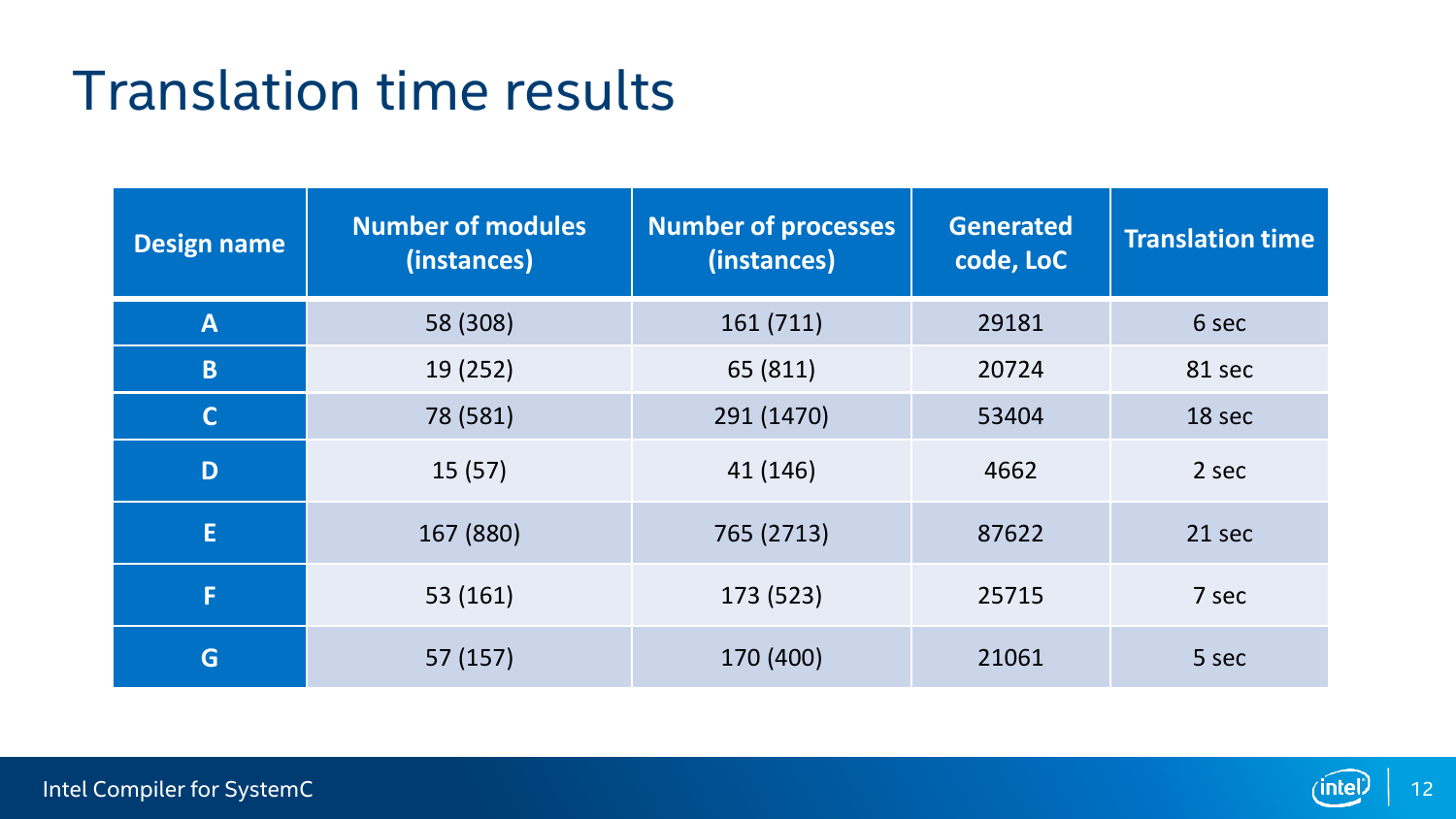### Area and performance results FPGA

|                    | <b>Intel Compiler for SystemC</b> |                    | <b>Alternative implementation</b> |                    |
|--------------------|-----------------------------------|--------------------|-----------------------------------|--------------------|
| <b>Design name</b> | Area<br>Reg / LUT                 | Freq<br><b>MHz</b> | Area<br>Reg / LUT                 | Freq<br><b>MHz</b> |
| $\mathbf{A}$       | 2.4K / 10.2K                      | 63                 | 2.5K / 10.3K                      | 62                 |
| B                  | 54K / 145K                        | 52                 | 59K / 151K                        | 53                 |
|                    | 15.7K / 46K                       | 35                 | 14.3K / 48K                       | 25                 |
| D                  | 547 / 1812                        | 174                | 484 / 1823                        | 172                |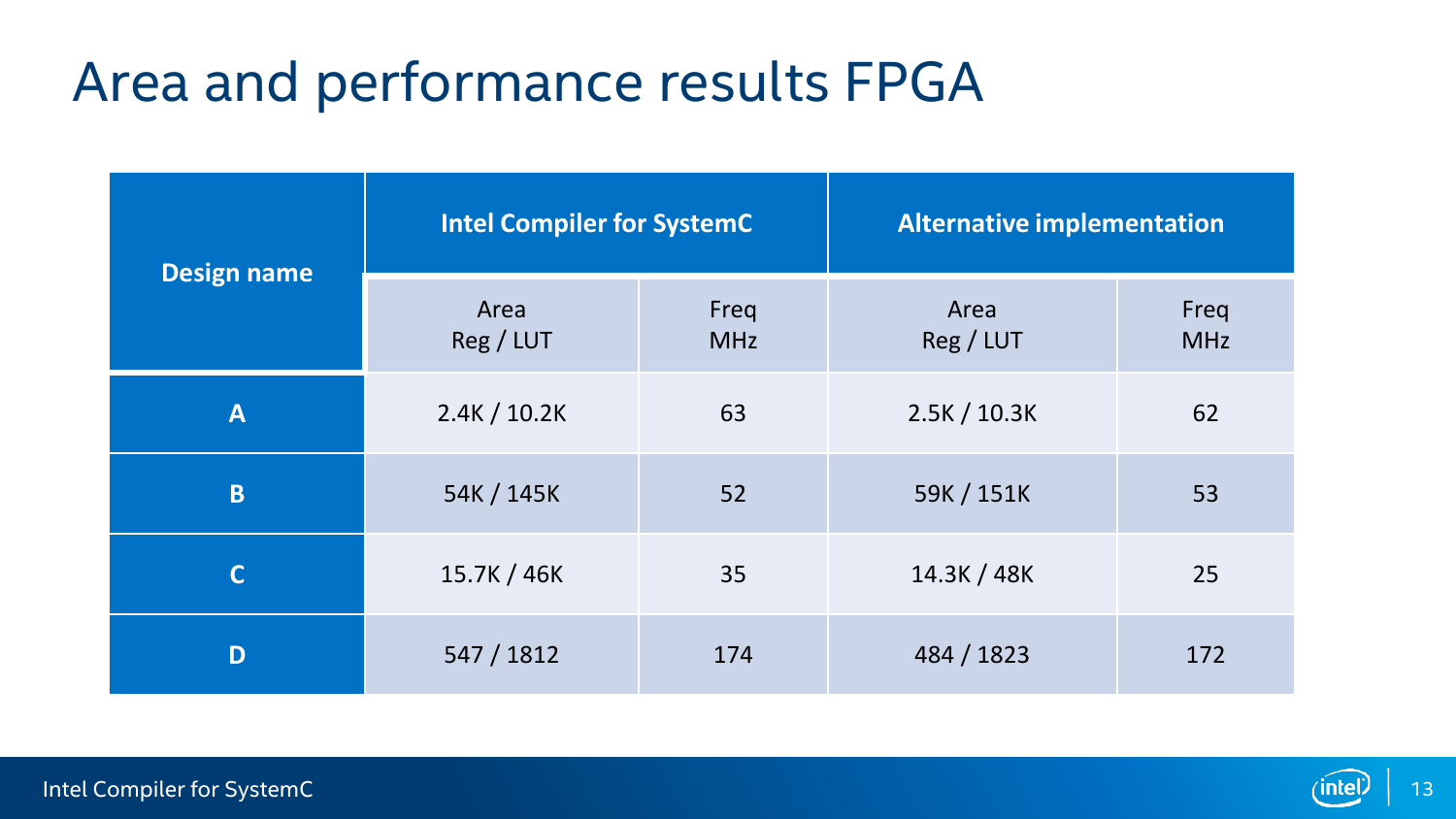### Area and performance results ASIC

| <b>Design name</b> | <b>Intel Compiler for SystemC</b> |                    | <b>Alternative implementation</b> |                    |
|--------------------|-----------------------------------|--------------------|-----------------------------------|--------------------|
|                    | Area                              | Freq<br><b>MHz</b> | Area                              | Freq<br><b>MHz</b> |
| $\mathbf{A}$       | 4.2                               | 761                | 3.9                               | 752                |
| $\overline{B}$     | 26.7                              | 694                | 23.4                              | 686                |
| $\mathsf{C}$       | 91.5                              | 400                | 81.2                              | 377                |
| D                  | 169                               | 763                | 158                               | 769                |
| E                  | 20.9                              | 769                | 19.6                              | 771                |
| F                  | 70                                | 1470               | 75                                | 1420               |

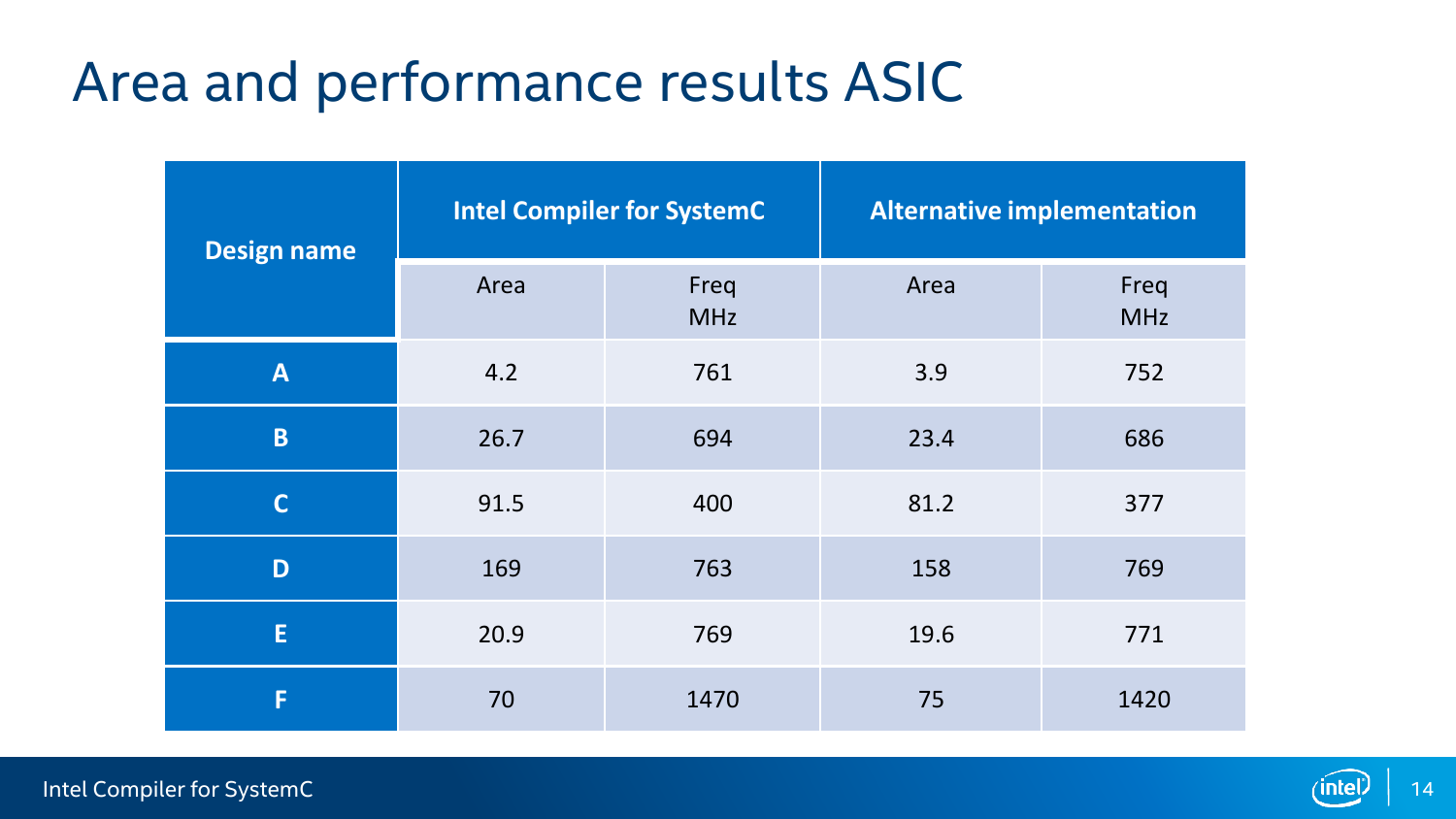# Advanced verification features

- **·** Immediate assertions
	- *sct\_assert (RHS) in process function*
	- *SCT\_ASSERT (RHS, EVENT) – in module scope*
- **EXECUTE:** Temporal assertions
	- *SCT\_ASSERT (LHS, TIME, RHS) – in process function scope*
	- *SCT\_ASSERT (LHS, TIME, RHS, EVENT) – in module scope*
	- *SCT\_ASSERT\_LOOP (LHS, TIME, RHS, ITER) – in loop body*

*LHS – antecedent assertion expression (pre-condition)*

*TIME – temporal condition is specific number of cycles or time interval in cycles*

*RHS – consequent assertion expression, checked to be true if pre-condition was true (post-condition)* 

*ITER – loop iteration counter variable(s), comma separated in arbitrary order*

■ ICSC translates immediate and temporal assertions into equivalent SVA

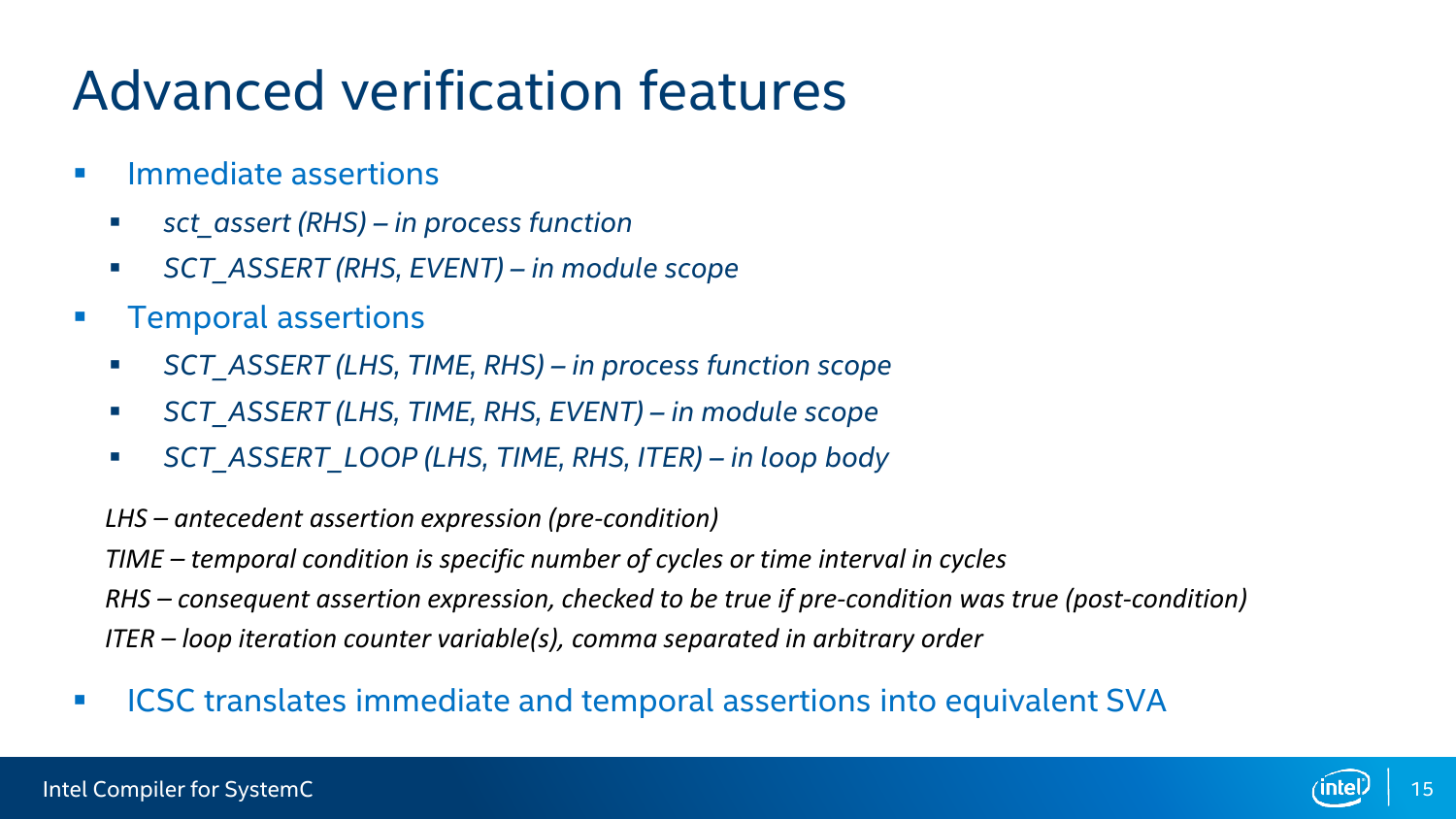#### Assertion translation examples

```
static const unsigned N = 4;
static const unsigned M = 5;
sc_clk_in clk{"clk"};
sc_in<bool> req{ "req"};
sc_out<bool> resp{"resp"};
sc_signal<sc_uint<8>> v{"v"};
sc_vector<sc_signal<br/>kool>> e{"e",N};
...
SCT ASSERT(req, (1), resp, clk.neg());
SCT ASSERT(req, (1,2), v.read()== N, clk);
SCT ASSERT(e[0], (3), e[1], clk);
```

```
SCT ASSERT(req || !resp, clk.pos());
```

```
...
// In some process function
for (int i = 0; i < N; ++i) {
for (int j = 0; j < M; ++j) {
   SCT ASSERT LOOP(a[i][j],(2),a[i][M-j-1],i,j);
}}
```

```
`ifndef SVA_OFF
    assert property(\theta(negedge clk) reg \Rightarrow resp);
    assert property(\mathcal{C}(\text{clk}) req |\rightarrow ##[1:2] v == 4);
   assert property(\mathcal{C}(\text{clk}) e[0] \rightarrow ##3, e[1]);
   assert property(@(posedge clk) 1 \rightarrow req || !resp);
`endif // SVA_OFF
```

```
...
// In some always block
for (integer i = 0; i < 4; +i) begin
   for (integer j = 0; j < 5; ++j) begin
       assert property (a[i][j] |-> ##2 a[i][5-j-1]);
```

```
end
```
#### **end**

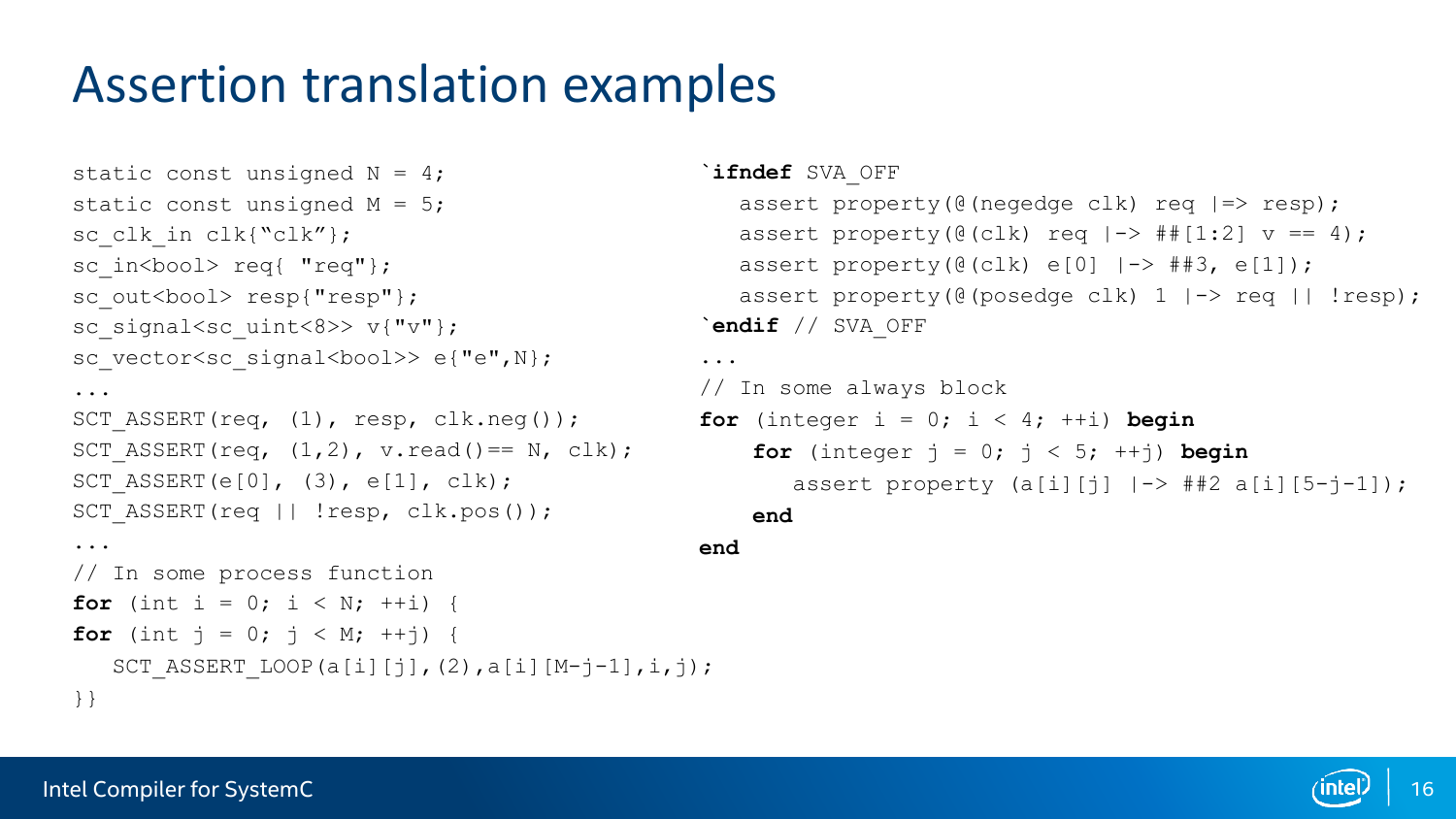#### What else

- Design correctness checking
	- Array out-of-bound, Dangling/null pointer dereference, Data races, ...
- Reusable module library
	- Module/process interconnect: FIFO with blocking/non-blocking IF
	- Memory wrapper for ASIC/FPGA memories available by request
	- Memory configurator to join multiple memories available by request
	- Clock gate, clock synchronizer and other standard modules available by request
- Blackbox/memory insertion
	- Write SystemVerilog code in SystemC module or include \*.sv/\*.v file
	- SystemVerilog module name can be specified for SystemC module or module instance
	- No module generation option to use external implementation
- Method process with latches supported

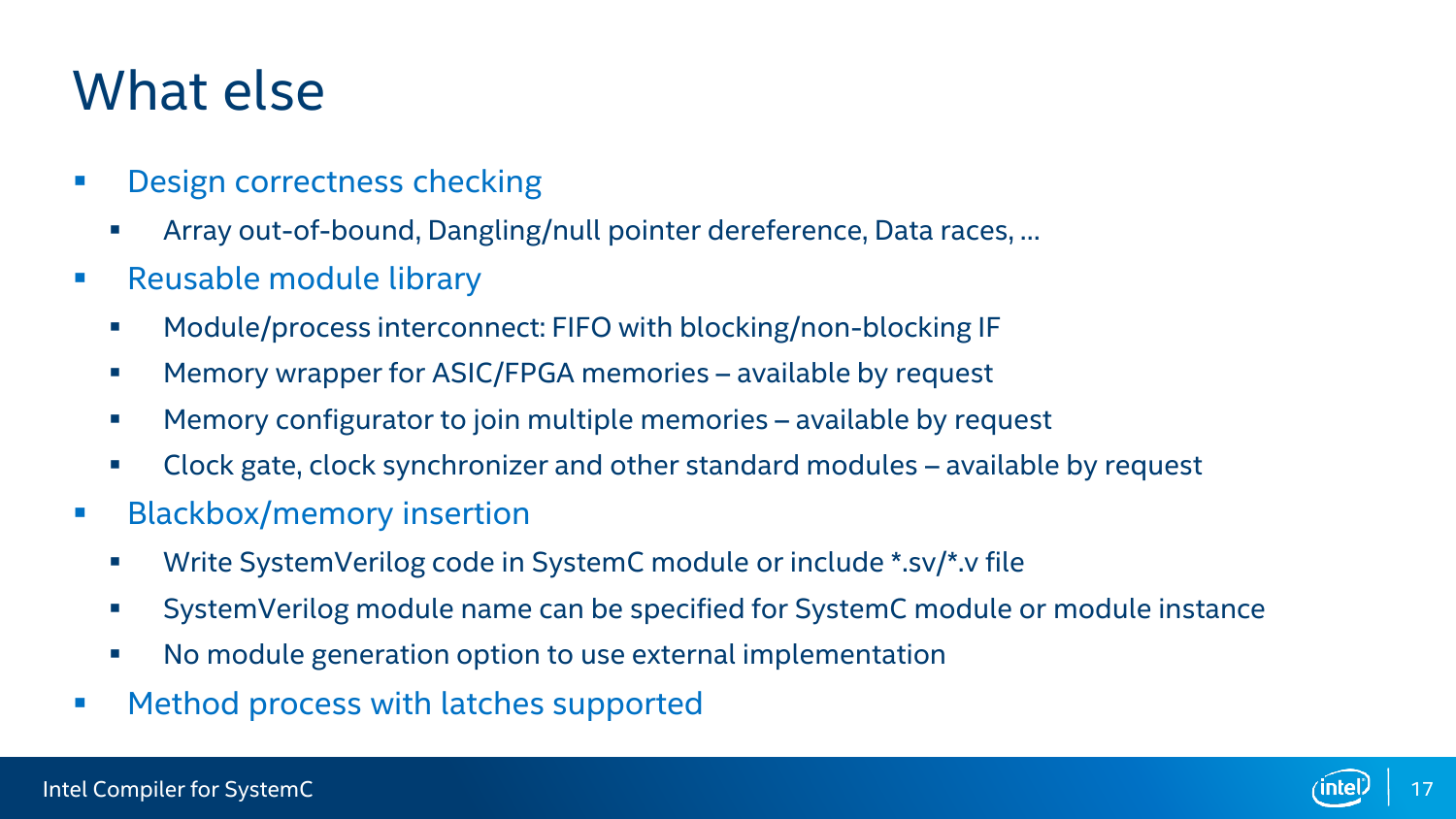### How to install and run

- **E** ICSC works on Linux OS
	- C++17 compiler, cmake, git
- Install at Ubuntu Linux 20.04
	- **EXECT** Clone the git repository<https://github.com/intel/systemc-compiler>
	- **EXECC** HOME environment variable to the clone folder
	- Run install script which download and install LLMV/Clang/Protobuf/SystemC
- Run the tool
	- Run setup script
	- Create cmake target for my design, template design provided
	- Run cmake and ctest

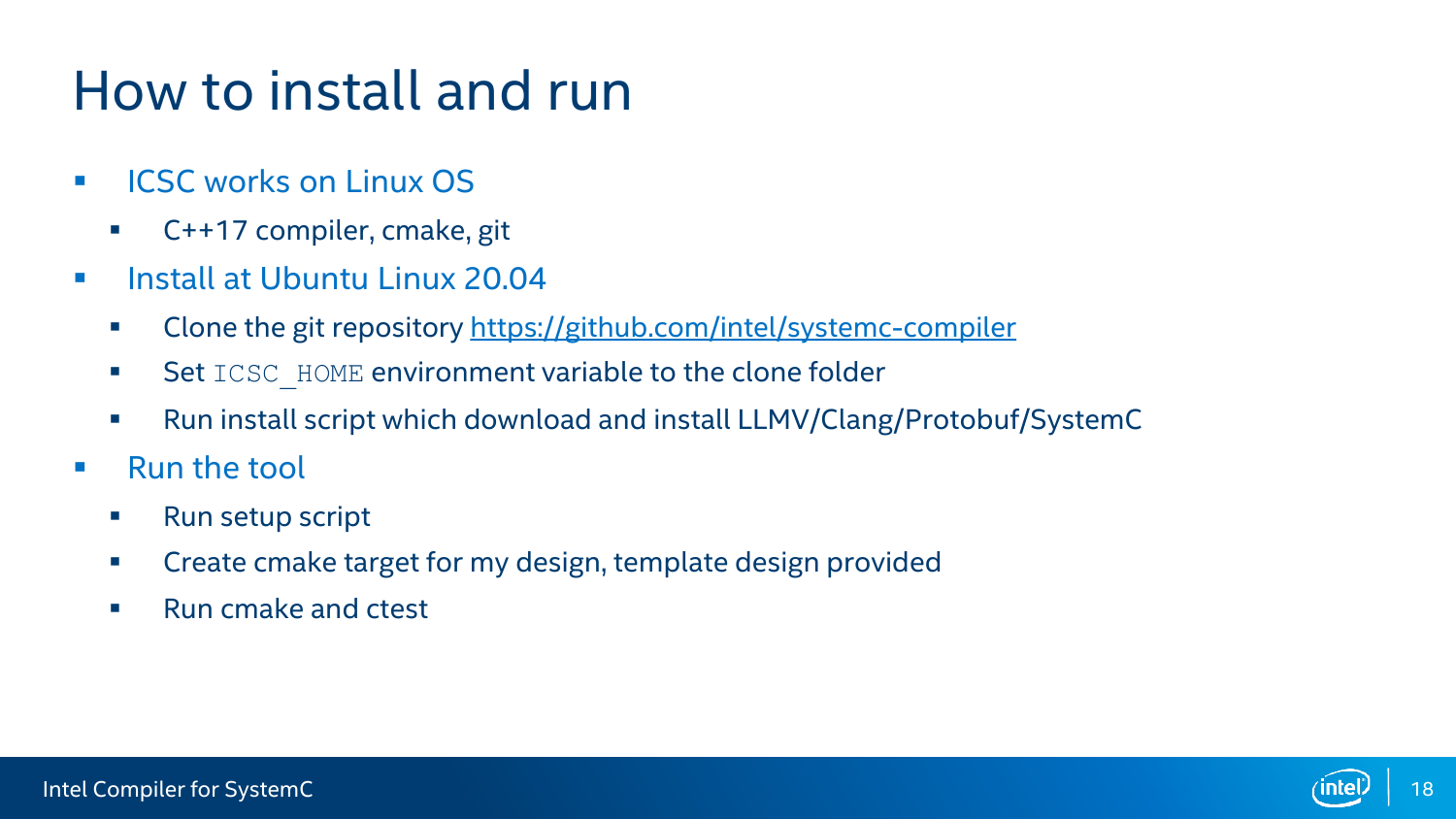# Design template CMakeLists.txt

# Design template project(mydesign)

# All synthesizable source files must be listed here (not in libraries) add\_executable(mydesign example.cpp)

# Test source directory target include directories(mydesign PUBLIC \$ENV{ICSC HOME}/examples/template)

# Add compilation options # target compile definitions(mydesign PUBLIC -DMYOPTION) # target compile options(mydesign PUBLIC -Wall)

# Add optional library, do not add SystemC library (it added by svc\_target) #target\_link\_libraries(mydesign sometestbenchlibrary)

# svc target will create @mydesign sctool executable that runs code generation # ELAB\_TOP parameter accepts hierarchical name of DUT svc target(mydesign ELAB TOP tb.dut inst)

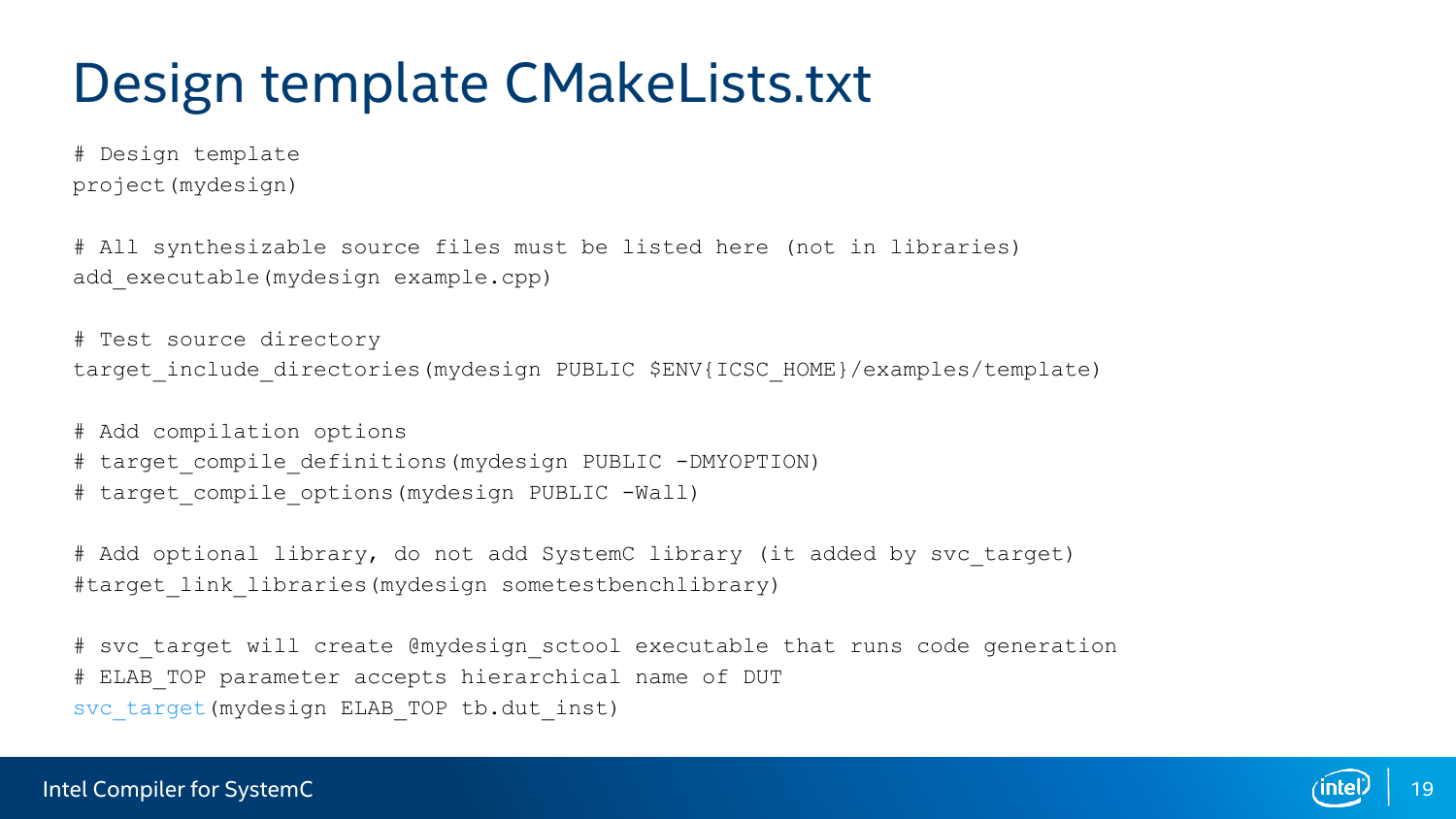# Conclusion

- **EXECT** Hardware design flow with ICSC differs from HLS tool flow
	- **■** Lightweight source-to-source translation
	- Optimization works leaved for a logic synthesis tool
- Future plans
	- Floating/fixed point operations support
	- Evaluate retiming for clocked thread with wait(N)
- ICSC is using in multiple projects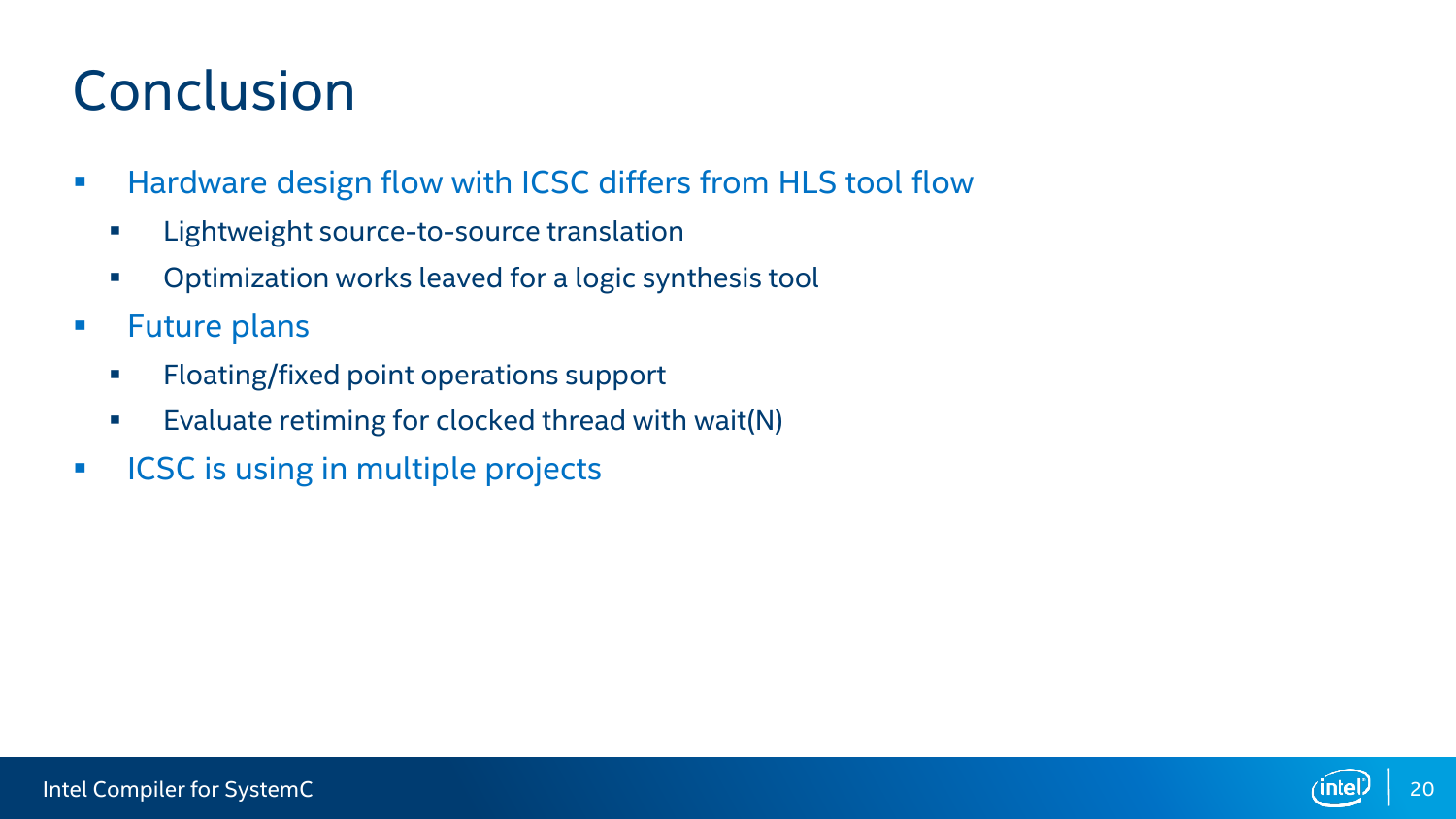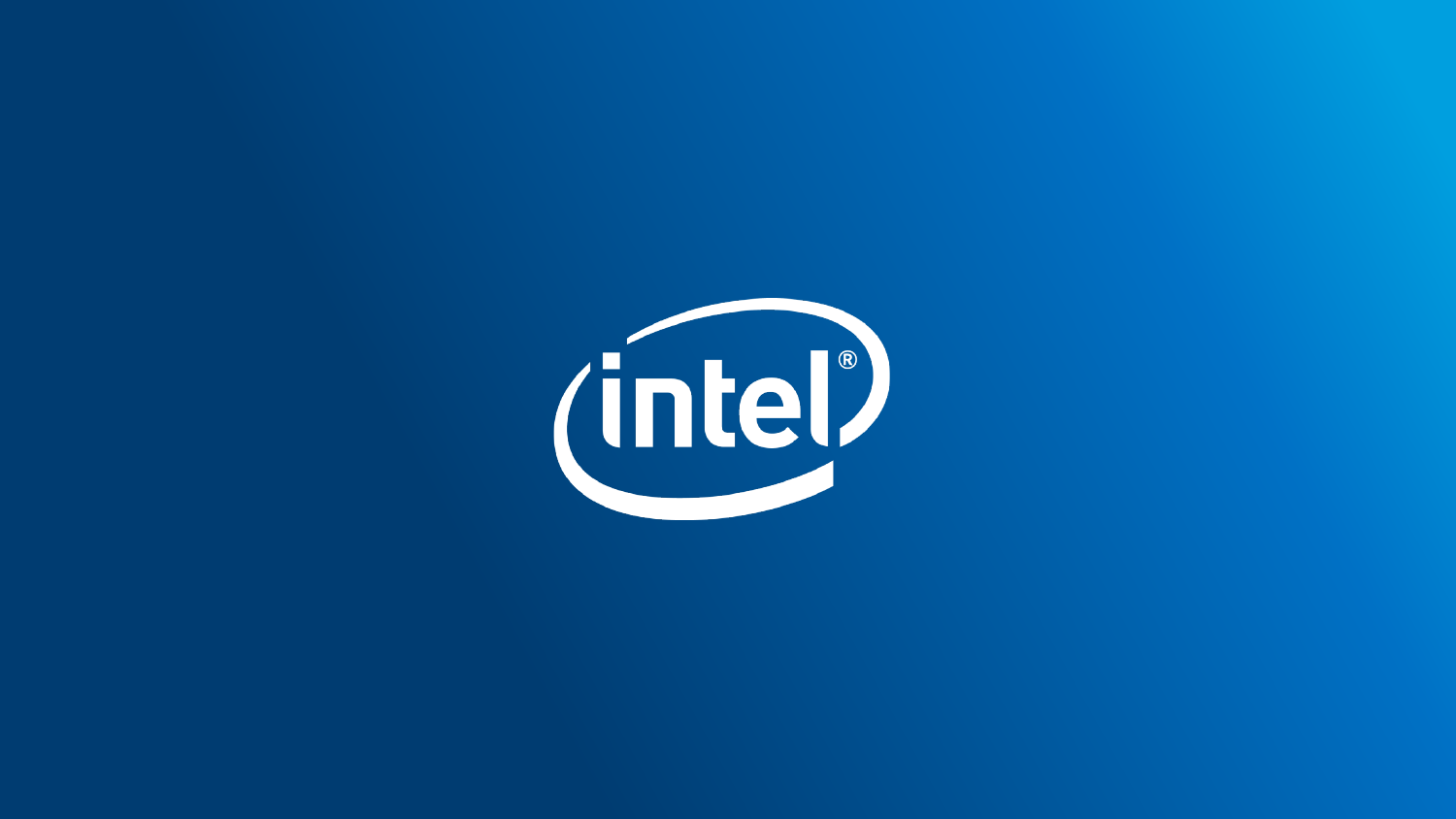#### **Blackboxes**

```
struct my_register : sc_module {
   std::string SC TOOL VERILOG MOD [] = R"(
       module my_register ( 
           input logic [31:0] din, 
          output logic [31:0] dout
        ); 
        assign dout = din;
        endmodule)"; 
  SC CTOR (my register) {...} ...
}
```

```
// VERILOG INTRINSIC
module my_register ( 
   input logic [31:0] din, 
   output logic [31:0] dout
);
assign dout = din;
endmodule
```
#### Intel Compiler for SystemC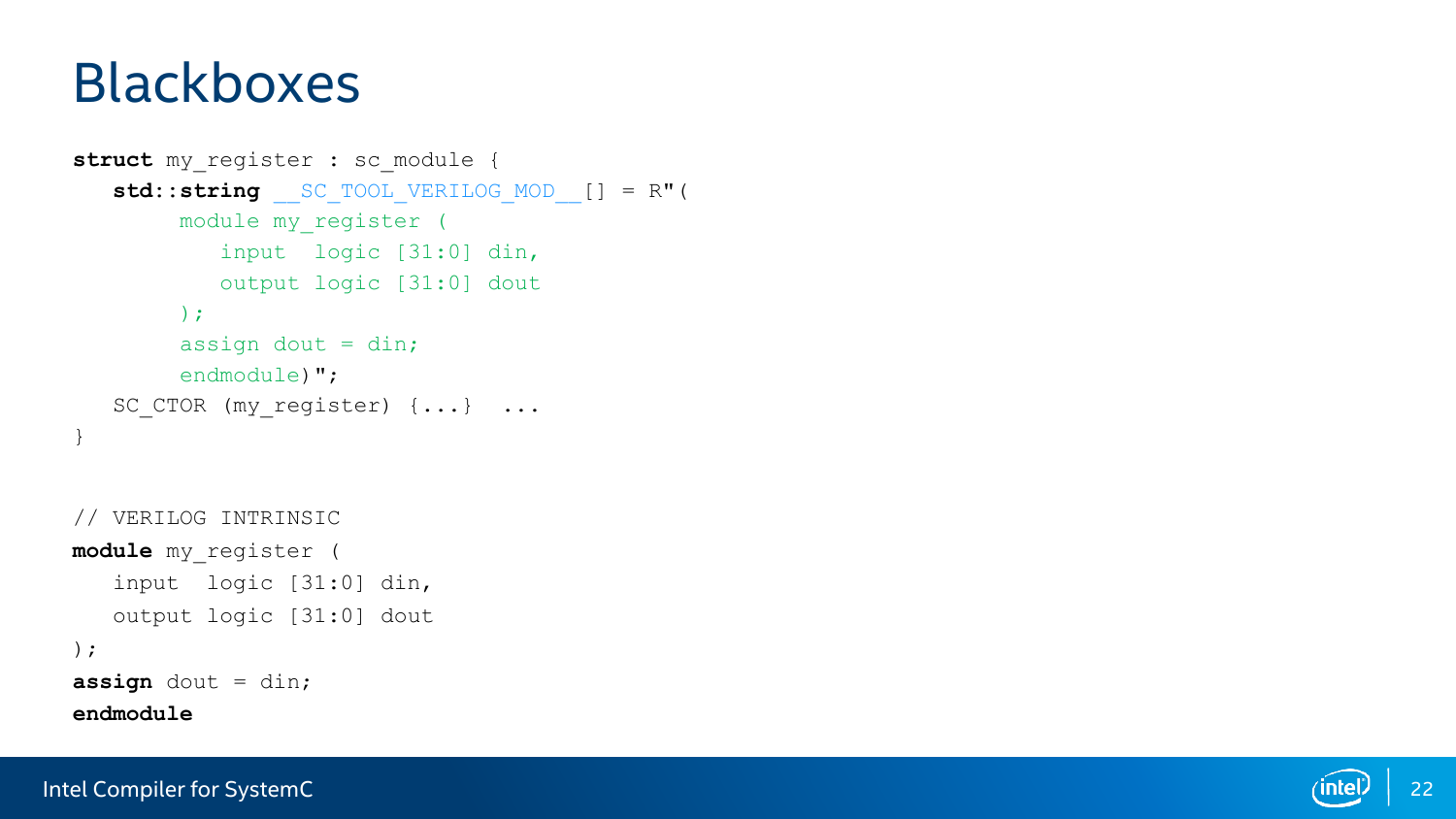# Memory module

```
struct memory stub : sc module {
   static constexpr char __SC_TOOL_VERILOG_MOD__[] = ""; // Exclude Verilog module generation 
   const std::string __SC_TOOL_MEMORY_NAME__; // Specify module name at instantiation 
   explicit memory_stub(const sc_module_name& name, 
                       const char* verilogName = "") : 
          SC_TOOL_MEMORY_NAME (verilogName) { }
};
...
memory stub stubInst1{"stubInst1", "vendormemory1"};
memory stub stubInst2{"stubInst2", "vendormemory2"};
memory stub stubInst3{"stubInst3"};
stubInst1.clk(clk); stubInst2.clk(clk); stubInst3.clk(clk); ...
```
// Generated SystemVerilog vendormemory1 stubInst1(.clk(clk), ...); vendormemory2 stubInst2(.clk(clk), ...); memory stub stubInst3(.clk(clk), ...);